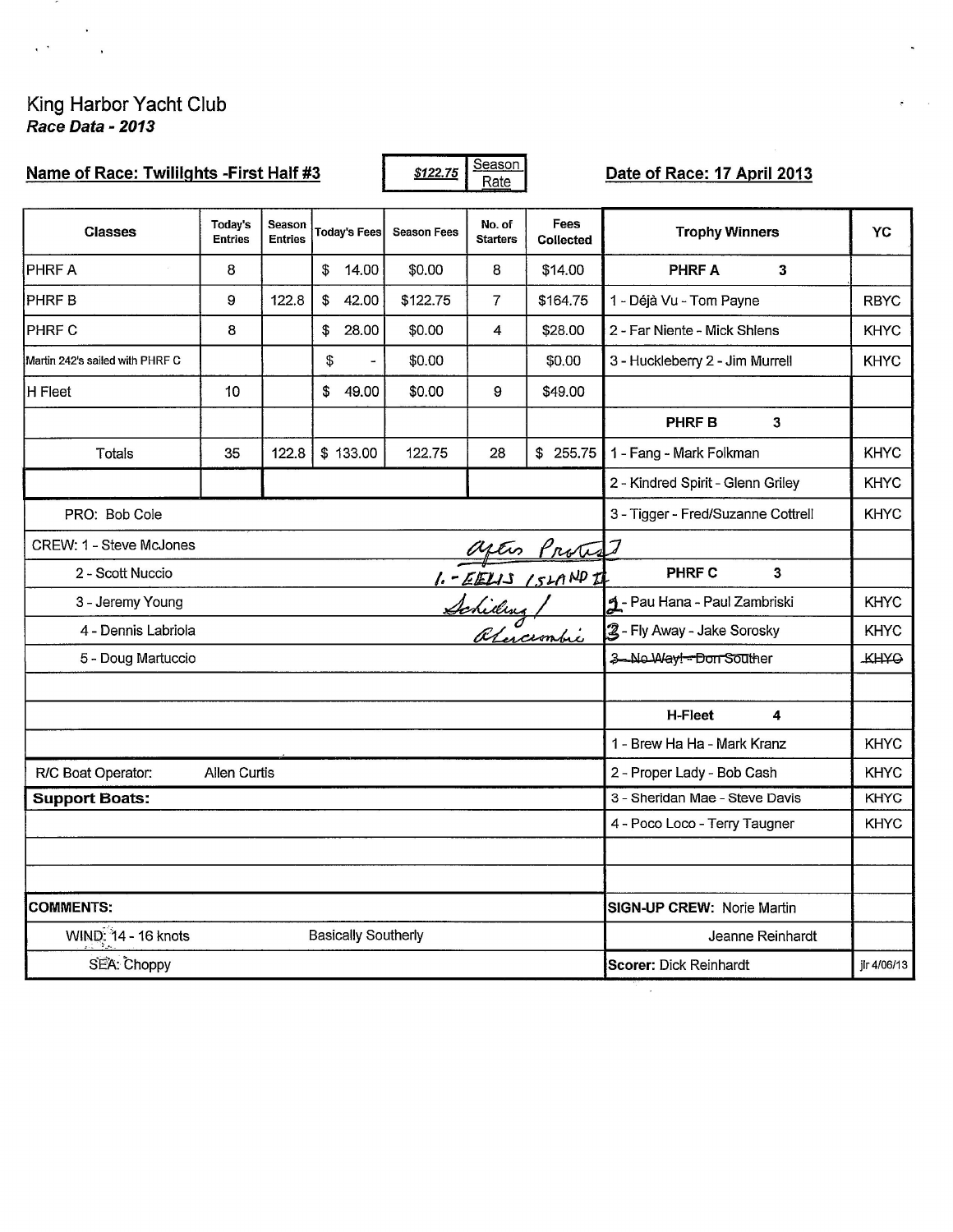## **2013 KHYC TWILIGHTS #3**

### **King Harbor Yacht Club**

Race Date: 18 Apr 201

Wind Speed: 14-16 kn

#### **PRELIMINARY**

PRO: Priorities (Bob Cole)

|               | Div<br><b>Rank</b> | <b>Boat Name</b>    | Sail No.                   | Rating       | Finish<br><b>Time</b> | <b>Elapsed</b><br><b>Time</b> | <b>Corrected</b><br><b>Time</b> | <b>Owner / Skipper</b>      | <b>Club</b> | <b>Boat Type</b> |
|---------------|--------------------|---------------------|----------------------------|--------------|-----------------------|-------------------------------|---------------------------------|-----------------------------|-------------|------------------|
| PHRF-A        |                    | Time on Time /      | <b>Start Time 18:15:00</b> |              |                       |                               |                                 |                             |             |                  |
|               | $\mathbf{1}$       | Deja Vu $(*)$       | 35008                      | 42           | 19:24:04              | 01:09:04                      | 01:15:50                        | Tom Payne                   | <b>RBYC</b> | D35              |
|               | $\sqrt{2}$         | Far Niete (*)       | $37\,$                     | $\mathbf{0}$ | 19:19:30              | 01:04:30                      | 01:16:14                        | Mick Shlens                 | <b>KHYC</b> | Far40-2          |
|               | 3                  | Huckleberry 2 $(*)$ | 15                         | 54           | 19:25:52              | 01:10:52                      | 01:16:16                        | Jim Murrell                 | <b>KHYC</b> | Farr 30          |
|               | 4                  | Distraxion $(*)$    | 4417                       | 36           | 19:28:57              | 01:13:57                      | 01:22:02                        | Jeffery Coyle               | <b>KHYC</b> | Xp44             |
|               | 5                  | Dark & Stormey      | 129                        | 48           | 19:42:52              | 01:27:52                      | 01:35:30                        | Alicia Minana               | <b>KHYC</b> | Henderson 30     |
|               | 6                  | JATO $(*)$          | 7311                       | 36           | 19:45:08              | 01:30:08                      | 01:39:59                        | Bill Webster/ Mike Moorhead | <b>KHYC</b> | J 111            |
| <b>DNF</b>    | 8                  | <b>Trigger Fish</b> | 7026                       | 60           |                       |                               |                                 | Steve Troeger               | <b>KHYC</b> | Bensac 40.7      |
| <b>PHRF-B</b> |                    | Time on Time /      | Start Time 18:20:00        |              |                       |                               |                                 |                             |             |                  |
|               | 1                  | Fang                | 130                        | 111          | 19:16:59              | 00:56:59                      | 00:56:02                        | Mark Folkman                | <b>KHYC</b> | Viper 640        |
|               | $\overline{2}$     | Kindred Spirit      | 173                        | 111          | 19:18:00              | 00:58:00                      | 00:57:02                        | Glenn Griley                | <b>KHYC</b> | Viper 640        |
|               | 3                  | Tigger $(*)$        | 42757                      | 84           | 19:16:44              | 00:56:44                      | 00:58:10                        | Fred & Suzanne Cottrell     | <b>KHYC</b> | J 33             |
|               | 4                  | Bella Vita          | 56136                      | 81           | 19:17:59              | 00:57:59                      | 00:59:44                        | Mary Burke                  | <b>KHYC</b> | Beneteau 36-7    |
|               | 5                  | Flying Dutchman     | 87027                      | 93           | 19:24:00              | 01:04:00                      | 01:04:42                        | Rudy Van K./ Jason Herring  | <b>KHYC</b> | Hobie 33         |
| <b>DNF</b>    | 9                  | Noah Genda          | 46879                      | 81           |                       |                               |                                 | Wilfred Poiesz              | <b>KHYC</b> | SPTS29           |
| <b>DNF</b>    | 9                  | Calais              | 46575                      | 81           |                       |                               |                                 | Jerry Hunter                | <b>KHYC</b> | Dencho 33        |
| <b>DNS</b>    | 9                  | Nitro               | 97626                      | 84           |                       |                               |                                 | John Messenger              | <b>KHYC</b> | J 33             |
| PHRF-C        |                    | Time on Time /      | Start Time 18:25:00        |              |                       |                               |                                 |                             |             |                  |
|               | 1                  | Pau Hana            | 900                        | 150          | 19:17:35              | 00:52:35                      | 00:48:50                        | Paul Zambriski              | <b>KHYC</b> | Martin 242       |
|               | $\sqrt{2}$         | Fly Away            | 97947                      | 150          | 19:21:12              | 00:56:12                      | 00:52:11                        | Jake Sorosky                | <b>KHYC</b> | Martin 242       |
|               | 3                  | No Way $!$ (*)      | 28124                      | 138          | 19:22:03              | 00:57:03                      | 00:53:54                        | Don Soouther                | <b>KHYC</b> | $B-25$           |